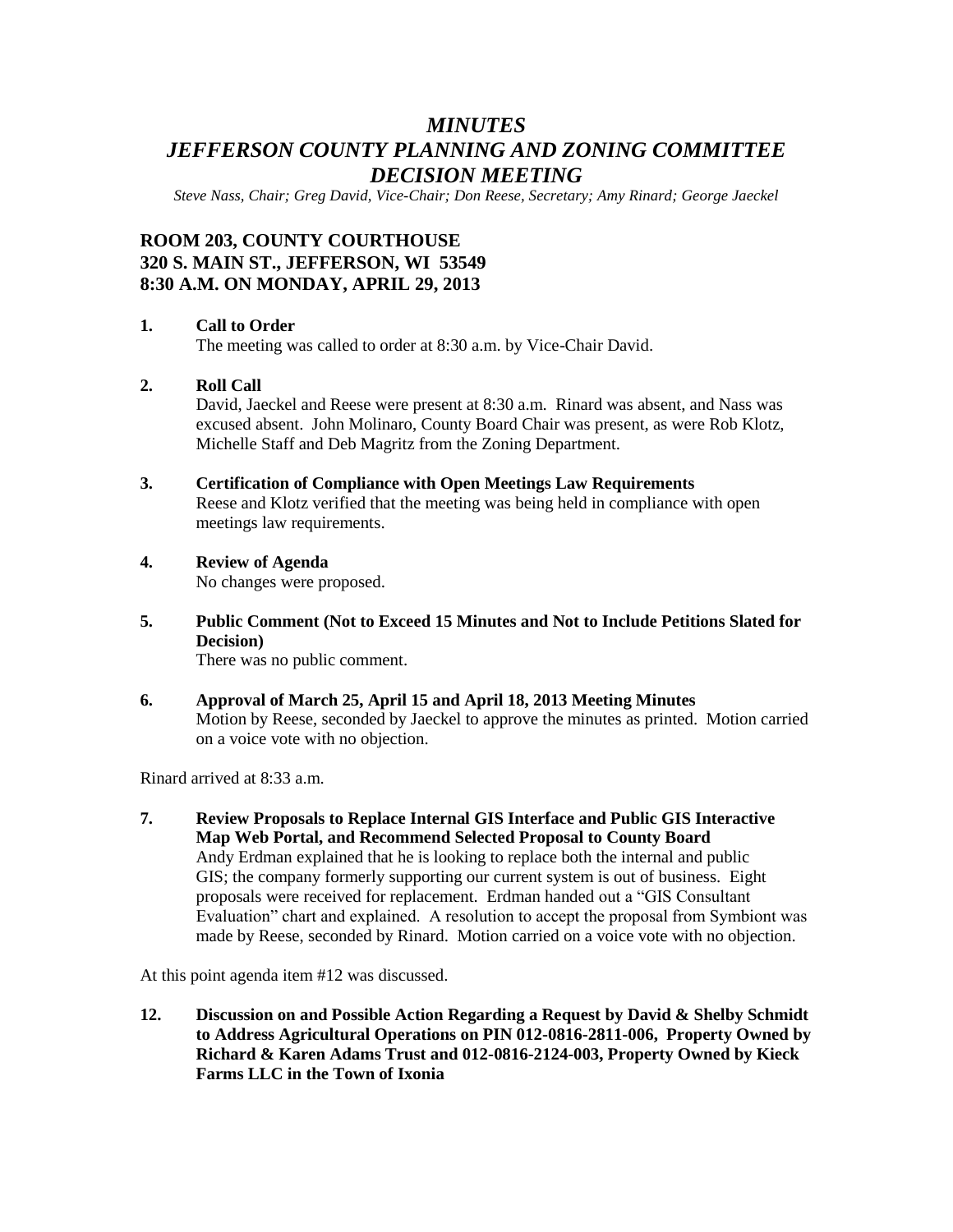Phil Ristow, Corporation Counsel was present and explained continuation of legal, nonconforming uses, which, in this situation, concerned agricultural use of a property after its rezoning to residential. He noted that traffic on Town roads is not a zoning issue. Klotz further explained and reported that there is no violation to pursue. David asked Klotz to write a letter explaining these points to David & Shelby Schmidt.

### **8. Monthly Financial Report – Land Information Department**

Erdman handed out his Department's financial report. Molinaro explained the reasons for doing this.

### **9. Monthly Financial Report – Zoning Department**

Klotz explained and handed out two printouts, which he will continue to do each month.

- **10. Request by Tony & Michelle Fendt to Replace the Home at N7797 Vandre Road at More Than 100 Feet from its Existing Location** Information from the petitioner was passed around to the Committee. Explanation was given by Klotz and discussed. Motion by Rinard, seconded by Jaeckel to revise Fendt's request and advise them of the possibility of creating the lot by rezoning. Motion carried on a voice vote with no objection.
- **11. Review of and Possible Decision on Request by Kevin M. Bonnell, Lake Country Barge, LLC, for Outside Storage in an Industrial Zone on Tamarack Court, Town of Ixonia on PIN 012-0816-2723-009**

Motion by Rinard, seconded by Reese to approve as presented and on file in Zoning. Motion carried on a voice vote with no objection.

*Please see individual files for a complete record of the following decisions:*

# **13. Decisions on Petitions Presented in Public Hearing on April 18, 2013: APPROVE WITH CONDITIONS** R3631A-13 & CU1732-13, both on motions by

Reese, seconded by Jaeckel – Richard & Debra Kutz, Town of Oakland. Both motions carried on voice votes with no objection.

**APPROVE WITH CONDITIONS** R3632A-13 on a motion by Jaeckel, seconded by Rinard; R3633A-13 on a motion by Reese, seconded by Jaeckel; & CU1733-13 on a motion by Reese, seconded by Jaeckel – Harman Bos/Harry J. Bos Trust Property, Town of Oakland. All three motions carried on voice votes with no objection.

**APPROVE WITH CONDITIONS** R3634A-13 – Brady Jaeger/Arlene Borchardt Property, Town of Farmington on a motion by Reese, seconded by Rinard. Motion carried on a voice vote with no objection.

**APPROVE WITH CONDITIONS** R3635A-13 – Mary E. Heinen, Town of Milford on a motion Jaeckel, seconded by Rinard. Motion carried on a voice vote with no objection. **APPROVE WITH CONDITIONS** R3636A-13 – Brian Zimmerman, Town of Milford on a motion by Reese, seconded by Rinard. Motion carried on a voice vote with no objection.

**APPROVE WITH CONDITIONS** CU1734-13 – Darren & Lori Johnson/Hwy. F LLC Property, Town of Concord on a motion by Reese, seconded by Jaeckel. Motion carried on a voice vote with no objection.

**APPROVE WITH CONDITIONS** CU1735-13 – Holly S. Bickle, Town of Koshkonong on a motion by Reese, seconded by Rinard. Motion carried on a voice vote with no objection.